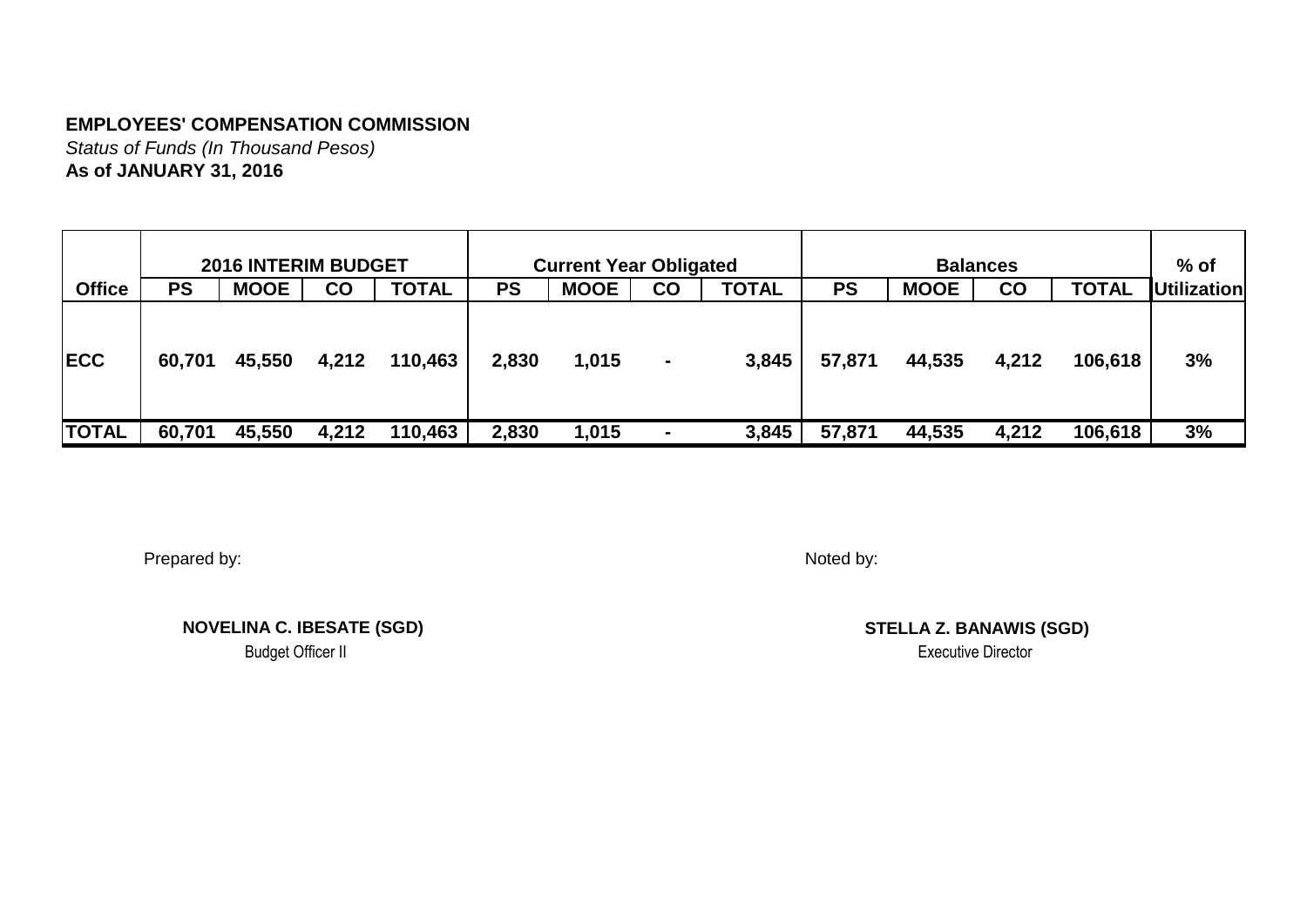*Status of Funds (In Thousand Pesos)* **As of FEBRUARY 29, 2016**

|               |           | <b>2016 INTERIM BUDGET</b> |       |              |           | <b>Current Year Obligated</b> |               |              |           | <b>Balances</b> |           |              | $%$ of             |
|---------------|-----------|----------------------------|-------|--------------|-----------|-------------------------------|---------------|--------------|-----------|-----------------|-----------|--------------|--------------------|
| <b>Office</b> | <b>PS</b> | <b>MOOE</b>                | CO    | <b>TOTAL</b> | <b>PS</b> | <b>MOOE</b>                   | $\mathbf{CO}$ | <b>TOTAL</b> | <b>PS</b> | <b>MOOE</b>     | <b>CO</b> | <b>TOTAL</b> | <b>Utilization</b> |
| <b>IECC</b>   | 60,701    | 45,550                     | 4,212 | 110,463      | 8,460     | 3,621                         | 299           | 12,380       | 52,241    | 41,929          | 3,913     | 98,083       | 11%                |
| <b>TOTAL</b>  | 60,701    | 45,550                     | 4,212 | 110,463      | 8,460     | 3,621                         | 299           | 12,380       | 52,241    | 41,929          | 3,913     | 98,083       | 11%                |

**Note: 1. Utilized 8% of the alloted funds for priority programs/project/activities.**

 **2. Utilized 93% of the alloted funds per Obligation Program (BED 1) from January to February 29, 2016.**

 **3. Funds sourced from the State Insurance Fund (SIF) and receive no financial support from the National Government.**

Prepared by:

Noted by:

 **NOVELINA C. IBESATE (SGD)** Budget Officer II Executive Director

**STELLA Z. BANAWIS (SGD)**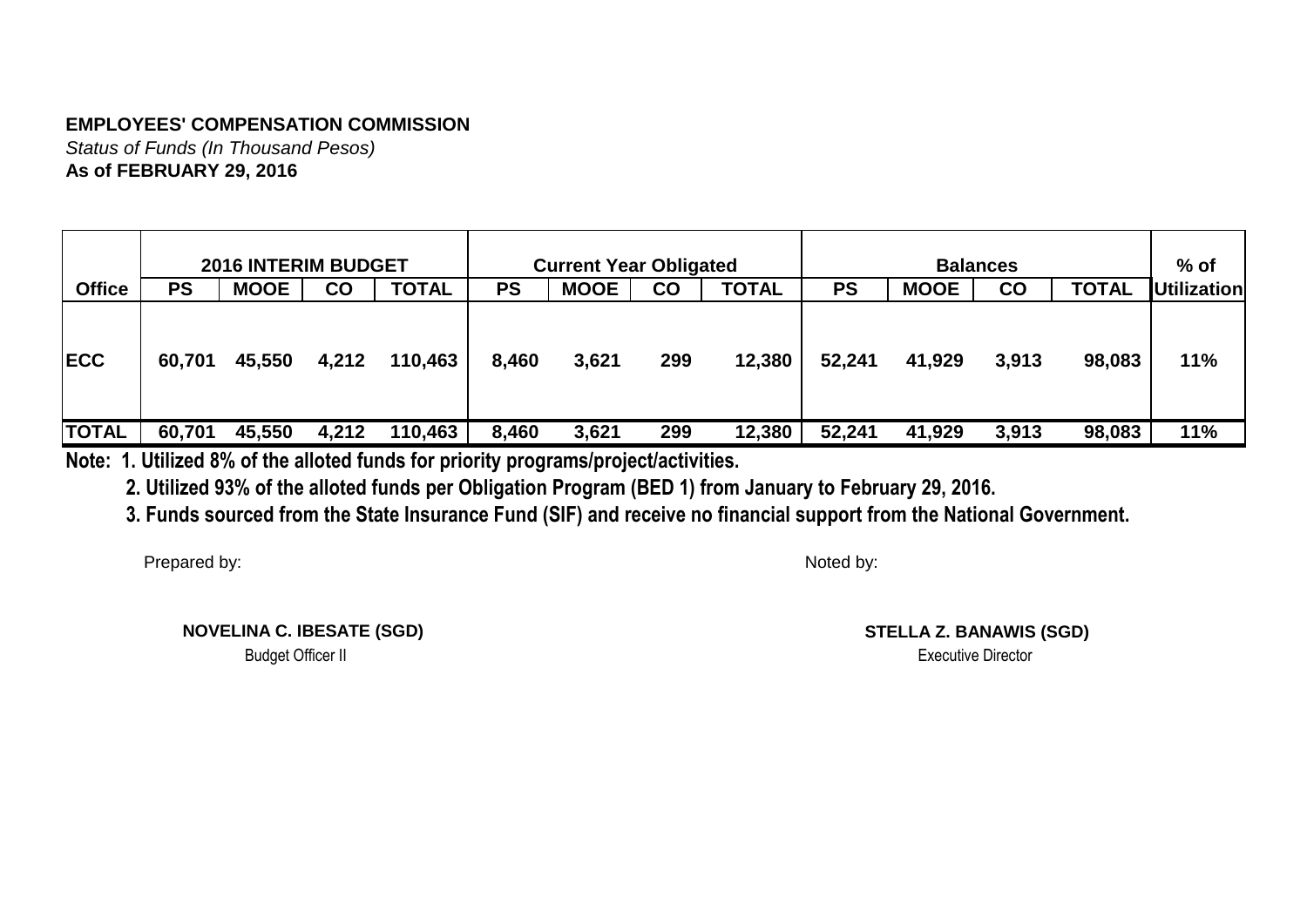*Status of Funds (In Thousand Pesos)* **As of MARCH 31, 2016**

|               |           | <b>2016 INTERIM BUDGET</b> |           |              |           | <b>Current Year Obligated</b> |               |              |           |             | <b>Balances</b> |              | $%$ of             |
|---------------|-----------|----------------------------|-----------|--------------|-----------|-------------------------------|---------------|--------------|-----------|-------------|-----------------|--------------|--------------------|
| <b>Office</b> | <b>PS</b> | <b>MOOE</b>                | <b>CO</b> | <b>TOTAL</b> | <b>PS</b> | <b>MOOE</b>                   | $\mathbf{CO}$ | <b>TOTAL</b> | <b>PS</b> | <b>MOOE</b> | $\mathsf{CO}$   | <b>TOTAL</b> | <b>Utilization</b> |
| <b>IECC</b>   | 60,701    | 45,550                     | 4,212     | 110,463      | 11,569    | 5,945                         | 340           | 17,854       | 49,132    | 39,605      | 3,872           | 92,609       | 16%                |
| <b>TOTAL</b>  | 60,701    | 45,550                     | 4,212     | 110,463      | 11,569    | 5,945                         | 340           | 17,854       | 49,132    | 39,605      | 3,872           | 92,609       | 16%                |

**Note: 1. Utilized 16% of the alloted funds for priority programs/project/activities.**

 **2. Utilized 90% of the alloted funds per Obligation Program (BED 1) from January to March 31, 2016.**

 **3. Funds sourced from the State Insurance Fund (SIF) and receive no financial support from the National Government.**

Prepared by:

Noted by:

**NOVELINA C. IBESATE (SGD)**

Budget Officer II Executive Director **STELLA ZIPAGAN-BANAWIS (SGD)**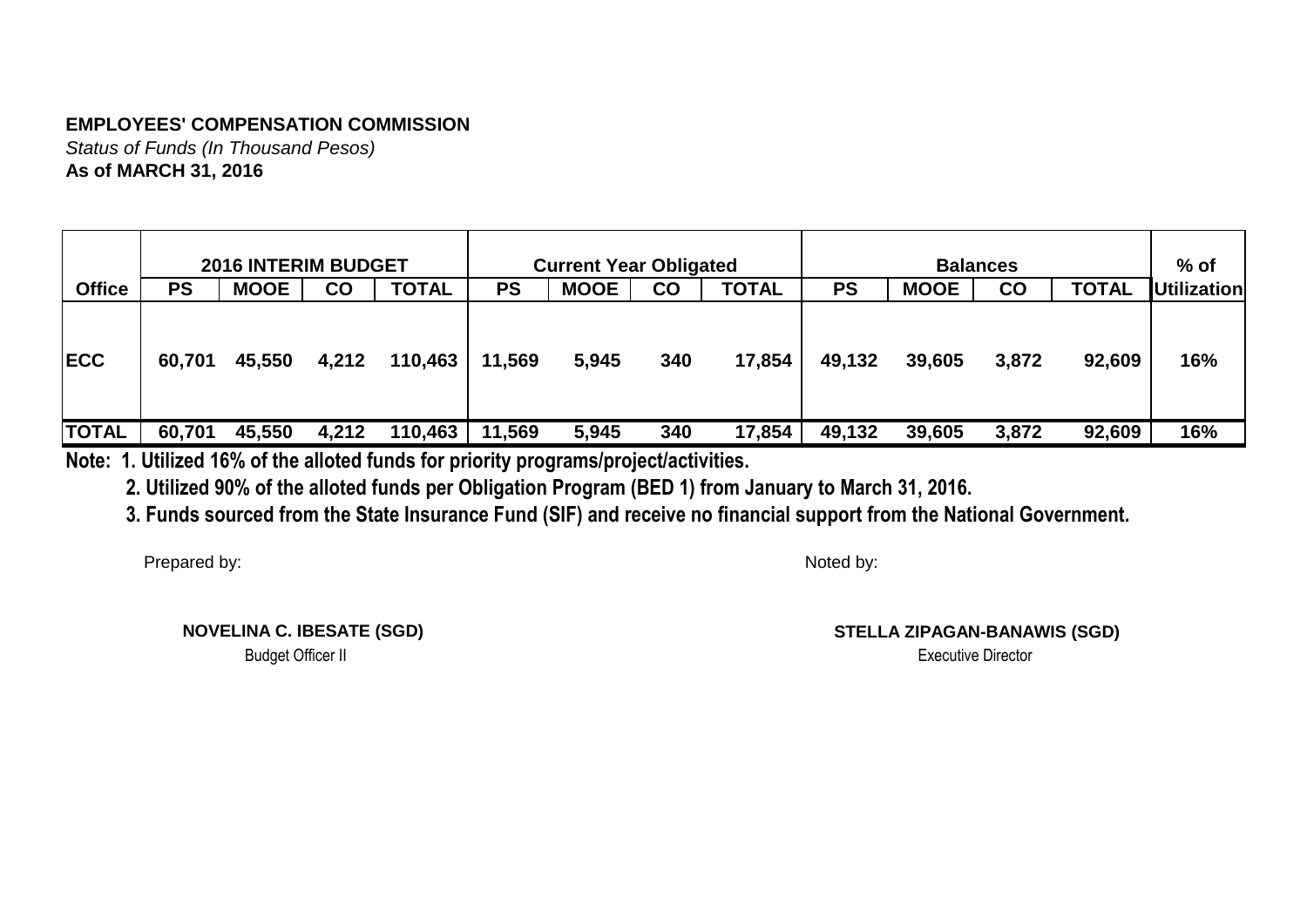*Status of Funds (In Thousand Pesos)* **As of APRIL 30, 2016**

|               |           | <b>2016 INTERIM BUDGET</b> |           |              |           | <b>Current Year Obligated</b> |               |              |           |             | <b>Balances</b> |              | $%$ of             |
|---------------|-----------|----------------------------|-----------|--------------|-----------|-------------------------------|---------------|--------------|-----------|-------------|-----------------|--------------|--------------------|
| <b>Office</b> | <b>PS</b> | <b>MOOE</b>                | <b>CO</b> | <b>TOTAL</b> | <b>PS</b> | <b>MOOE</b>                   | $\mathbf{CO}$ | <b>TOTAL</b> | <b>PS</b> | <b>MOOE</b> | $\mathsf{CO}$   | <b>TOTAL</b> | <b>Utilization</b> |
| <b>IECC</b>   | 60,701    | 45,550                     | 4,212     | 110,463      | 14,986    | 8,711                         | 105           | 23,802       | 45,715    | 36,839      | 4,107           | 86,661       | 22%                |
| <b>TOTAL</b>  | 60,701    | 45,550                     | 4,212     | 110,463      | 14,986    | 8,711                         | 105           | 23,802       | 45,715    | 36,839      | 4,107           | 86,661       | 22%                |

**Note: 1. Utilized 28% of the alloted funds for priority programs/project/activities.**

 **2. Utilized 83% of the alloted funds per Obligation Program (BED 1) from January to April 30, 2016.**

 **3. Funds sourced from the State Insurance Fund (SIF) and receive no financial support from the National Government.**

Prepared by:

Noted by:

**NOVELINA C. IBESATE (SGD)**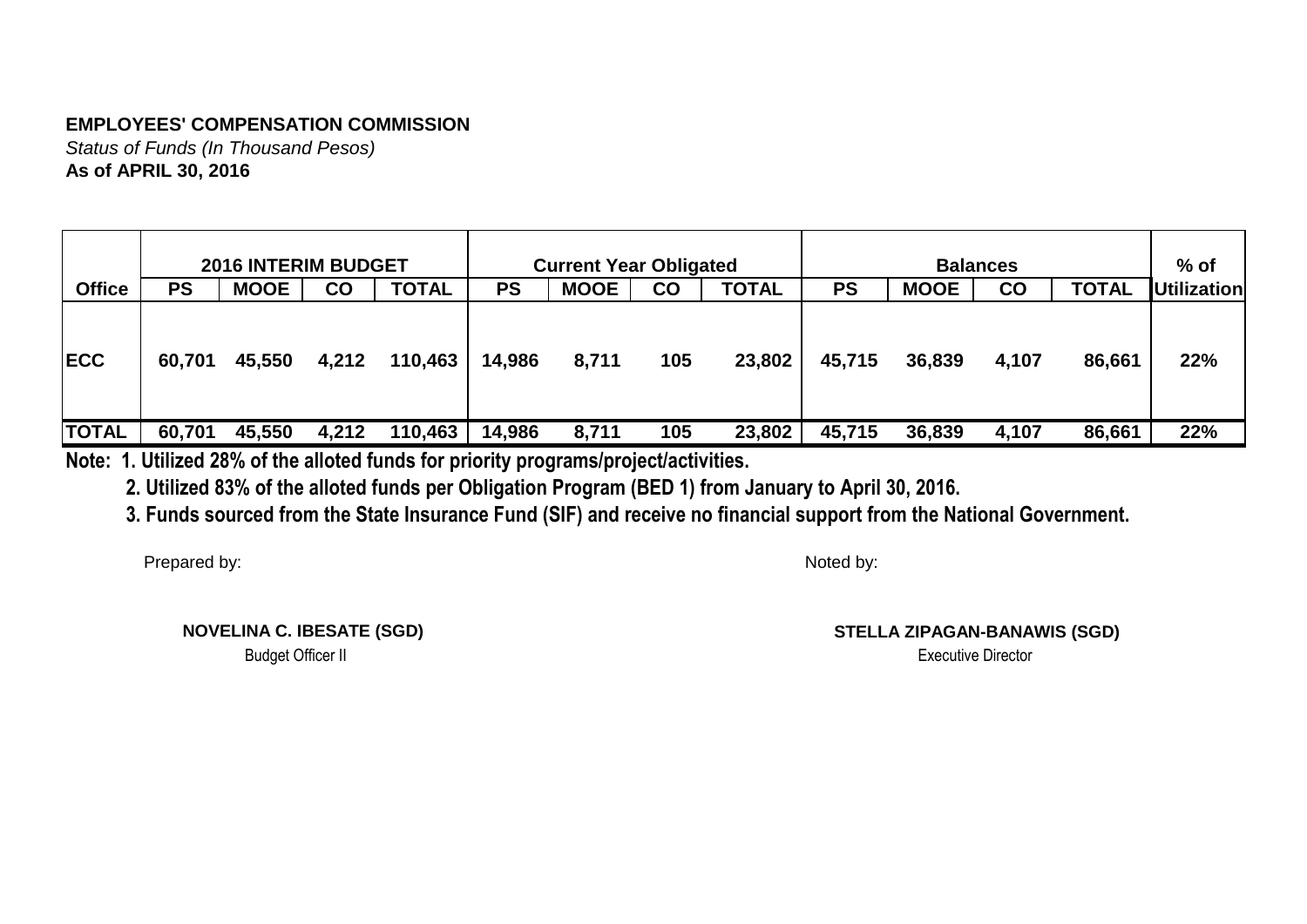*Status of Funds (In Thousand Pesos)* **As of MAY 31, 2016**

|               |           | <b>2016 INTERIM BUDGET</b> |       |              |           | <b>Current Year Obligated</b> |           |              |           |             | <b>Balances</b> |             | $%$ of |
|---------------|-----------|----------------------------|-------|--------------|-----------|-------------------------------|-----------|--------------|-----------|-------------|-----------------|-------------|--------|
| <b>Office</b> | <b>PS</b> | <b>MOOE</b>                | CO    | <b>TOTAL</b> | <b>PS</b> | <b>MOOE</b>                   | <b>CO</b> | <b>TOTAL</b> | <b>PS</b> | <b>MOOE</b> | <b>CO</b>       | Utilization |        |
| <b>IECC</b>   | 60,701    | 45,550                     | 4,212 | 110,463      | 20,812    | 11,831                        | 377       | 33,020       | 39,889    | 33,719      | 3,835           | 77,443      | 30%    |
| <b>TOTAL</b>  | 60,701    | 45,550                     | 4,212 | 110,463      | 20,812    | 11,831                        | 377       | 33,020       | 39,889    | 33,719      | 3,835           | 77,443      | 30%    |

**Note: 1. Utilized 38% of the alloted funds for priority programs/project/activities.**

 **2. Utilized 99% of the alloted funds per Obligation Program (BED 1) from January to May 31, 2016.**

 **3. Funds sourced from the State Insurance Fund (SIF) and receive no financial support from the National Government.**

Prepared by:

Noted by:

**NOVELINA C. IBESATE (SGD)**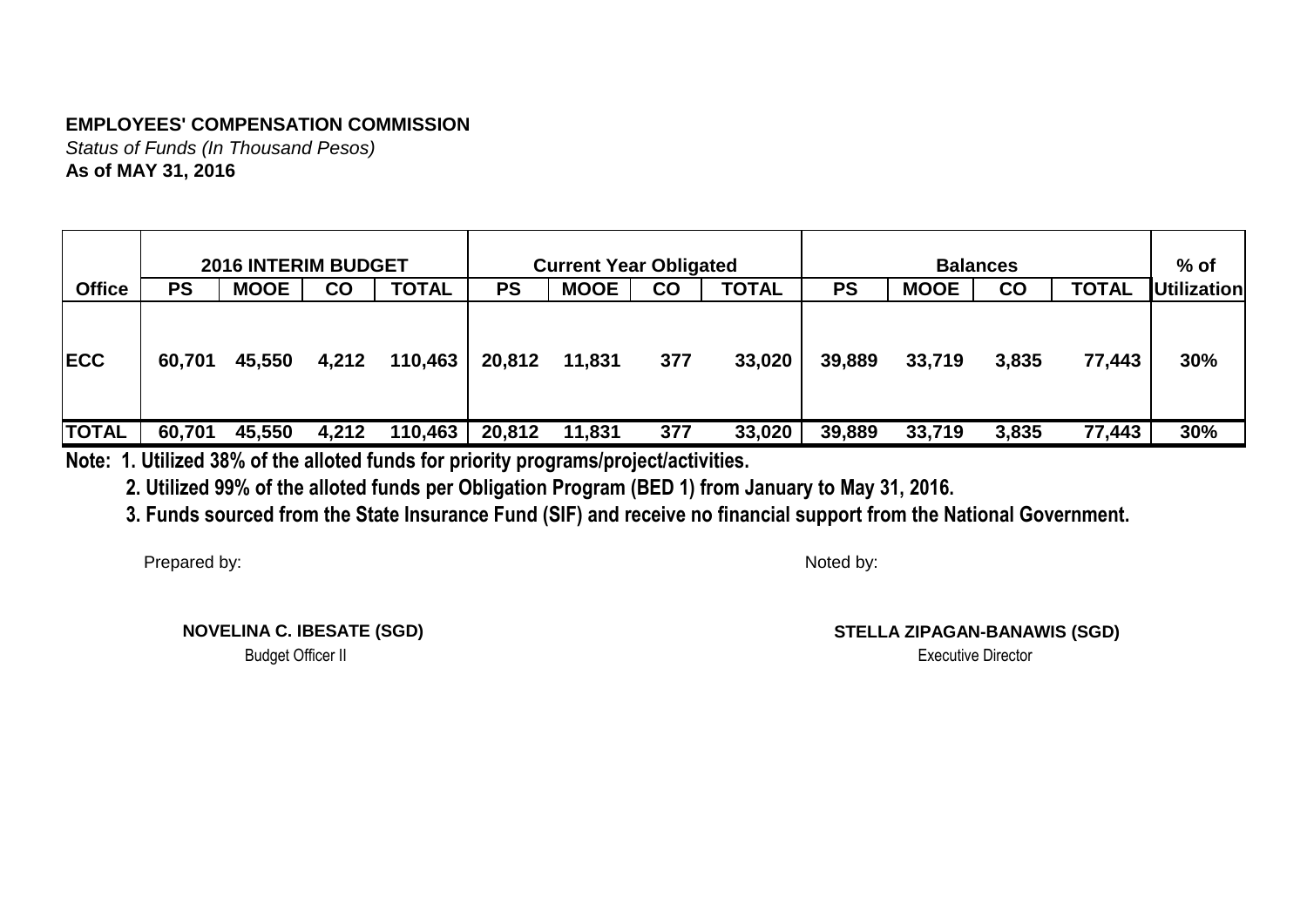*Status of Funds (In Thousand Pesos)* **As of JUNE 30, 2016**

|               |           | <b>2016 INTERIM BUDGET</b> |       |              |           | <b>Current Year Obligated</b> |     |              |           |             | <b>Balances</b> |                                    | $%$ of |  |  |
|---------------|-----------|----------------------------|-------|--------------|-----------|-------------------------------|-----|--------------|-----------|-------------|-----------------|------------------------------------|--------|--|--|
| <b>Office</b> | <b>PS</b> | <b>MOOE</b>                | CO    | <b>TOTAL</b> | <b>PS</b> | <b>MOOE</b>                   | CO  | <b>TOTAL</b> | <b>PS</b> | <b>MOOE</b> | <b>CO</b>       | <b>TOTAL</b><br><b>Utilization</b> |        |  |  |
| <b>IECC</b>   | 60,701    | 45,550                     | 4,212 | 110,463      | 24,645    | 15,485                        | 377 | 40,507       | 36,056    | 30,065      | 3,835           | 69,956                             | 37%    |  |  |
| <b>TOTAL</b>  | 60,701    | 45,550                     | 4,212 | 110,463      | 24,645    | 15,485                        | 377 | 40,507       | 36,056    | 30,065      | 3,835           | 69,956                             | 37%    |  |  |

**Note: 1. Utilized 50% of the alloted funds for priority programs/project/activities.**

 **2. Utilized 88% of the alloted funds per Obligation Program (BED 1) from January to June 30, 2016.**

 **3. Funds sourced from the State Insurance Fund (SIF) and receive no financial support from the National Government.**

Prepared by:

Noted by:

**NOVELINA C. IBESATE (SGD)**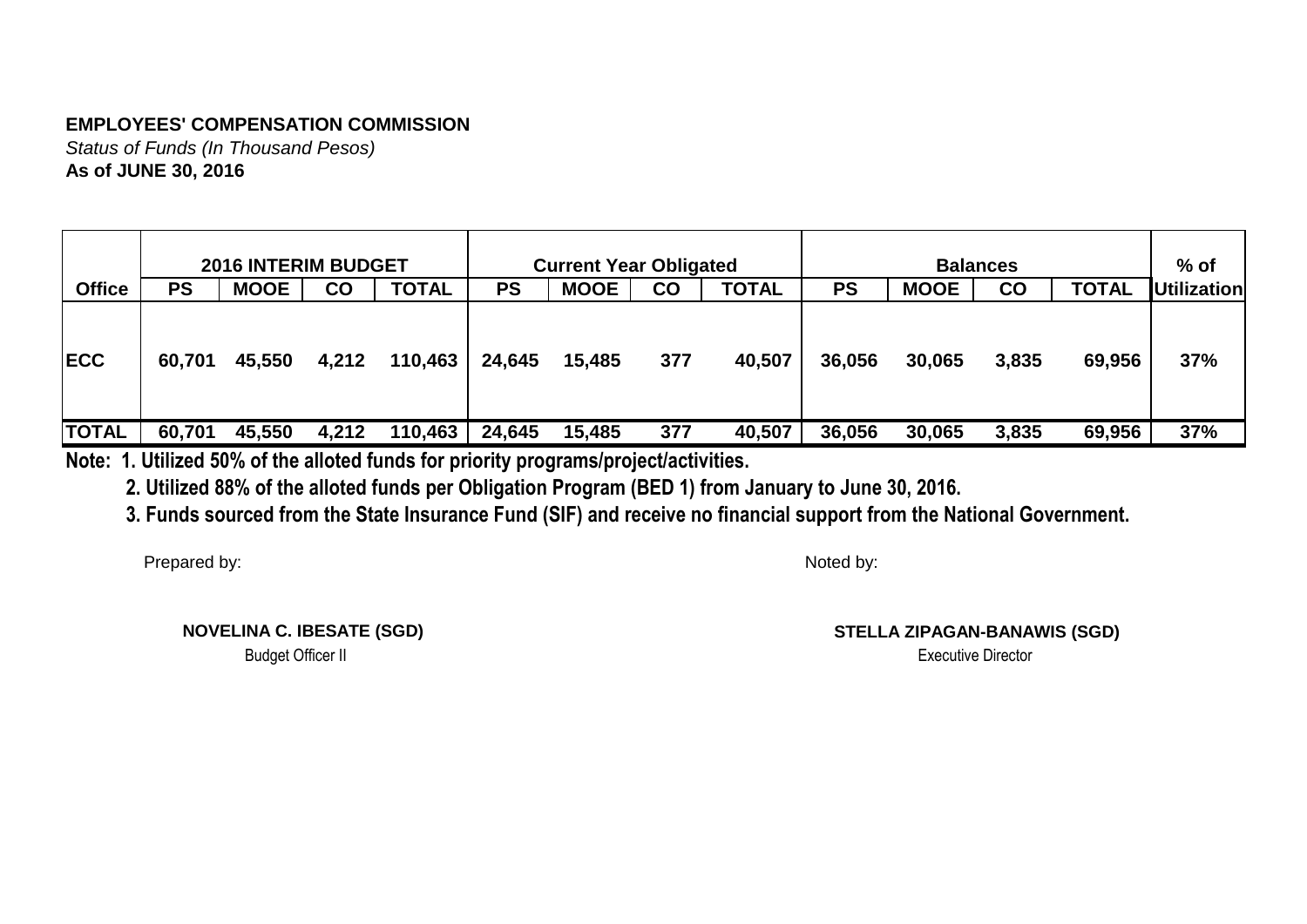*Status of Funds (In Thousand Pesos)* **As of JULY 31, 2016**

|               |           | <b>2016 INTERIM BUDGET</b> |           |              |           | <b>Current Year Obligated</b> |               |              |           |             | <b>Balances</b> |              | $%$ of      |
|---------------|-----------|----------------------------|-----------|--------------|-----------|-------------------------------|---------------|--------------|-----------|-------------|-----------------|--------------|-------------|
| <b>Office</b> | <b>PS</b> | <b>MOOE</b>                | <b>CO</b> | <b>TOTAL</b> | <b>PS</b> | <b>MOOE</b>                   | $\mathbf{CO}$ | <b>TOTAL</b> | <b>PS</b> | <b>MOOE</b> | <b>CO</b>       | <b>TOTAL</b> | Utilization |
| <b>IECC</b>   | 60,701    | 45,550                     | 4,212     | 110,463      | 30,738    | 17,961                        | 377           | 49,076       | 29,963    | 27,589      | 3,835           | 61,387       | 44%         |
| <b>TOTAL</b>  | 60,701    | 45,550                     | 4,212     | 110,463      | 30,738    | 17,961                        | 377           | 49,076       | 29,963    | 27,589      | 3,835           | 61,387       | 44%         |

**Note: 1. Utilized 61% of the alloted funds for priority programs/project/activities.**

 **2. Utilized 73% of the alloted funds per Obligation Program (BED 1) from January to July 31, 2016.**

 **3. Funds sourced from the State Insurance Fund (SIF) and receive no financial support from the National Government.**

Prepared by:

Noted by:

**NOVELINA C. IBESATE (SGD)**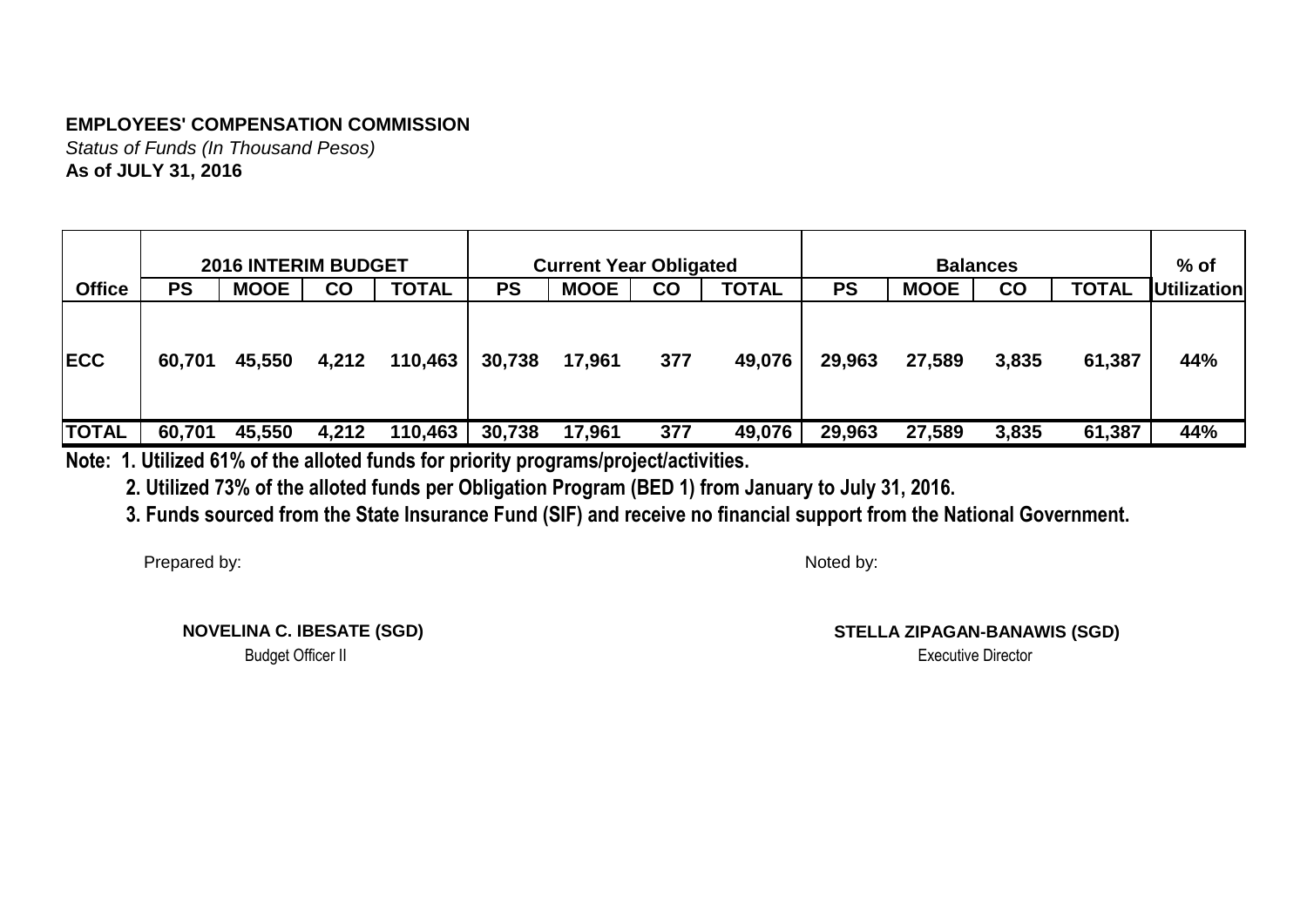*Status of Funds (In Thousand Pesos)* **As of AUGUST 31, 2016**

|               |           | <b>2016 APPROVED BUDGET</b> |       |              |           | <b>Current Year Obligated</b> |           |              |           |                                                                | <b>Balances</b> |        | $%$ of |  |
|---------------|-----------|-----------------------------|-------|--------------|-----------|-------------------------------|-----------|--------------|-----------|----------------------------------------------------------------|-----------------|--------|--------|--|
| <b>Office</b> | <b>PS</b> | <b>MOOE</b>                 | CO    | <b>TOTAL</b> | <b>PS</b> | <b>MOOE</b>                   | <b>CO</b> | <b>TOTAL</b> | <b>PS</b> | <b>TOTAL</b><br><b>Utilization</b><br><b>MOOE</b><br><b>CO</b> |                 |        |        |  |
| <b>IECC</b>   | 59,930    | 58,819                      | 6,008 | 124,757      | 33,818    | 21,470                        | 435       | 55,723       | 26,112    | 37,349                                                         | 5,573           | 69,034 | 45%    |  |
| <b>TOTAL</b>  | 59,930    | 58,819                      | 6,008 | 124,757      | 33,818    | 21,470                        | 435       | 55,723       | 26,112    | 37,349                                                         | 5,573           | 69,034 | 45%    |  |

**Note: 1. Utilized 32% of the alloted funds for priority programs/project/activities.**

 **2. Utilized 88% of the alloted funds per Obligation Program (BED 1) from January to August 31, 2016.**

 **3. Funds sourced from the State Insurance Fund (SIF) and receive no financial support from the National Government.**

Prepared by:

Noted by:

**NOVELINA C. IBESATE (SGD)**

Budget Officer II Executive Director **STELLA ZIPAGAN-BANAWIS (SGD)**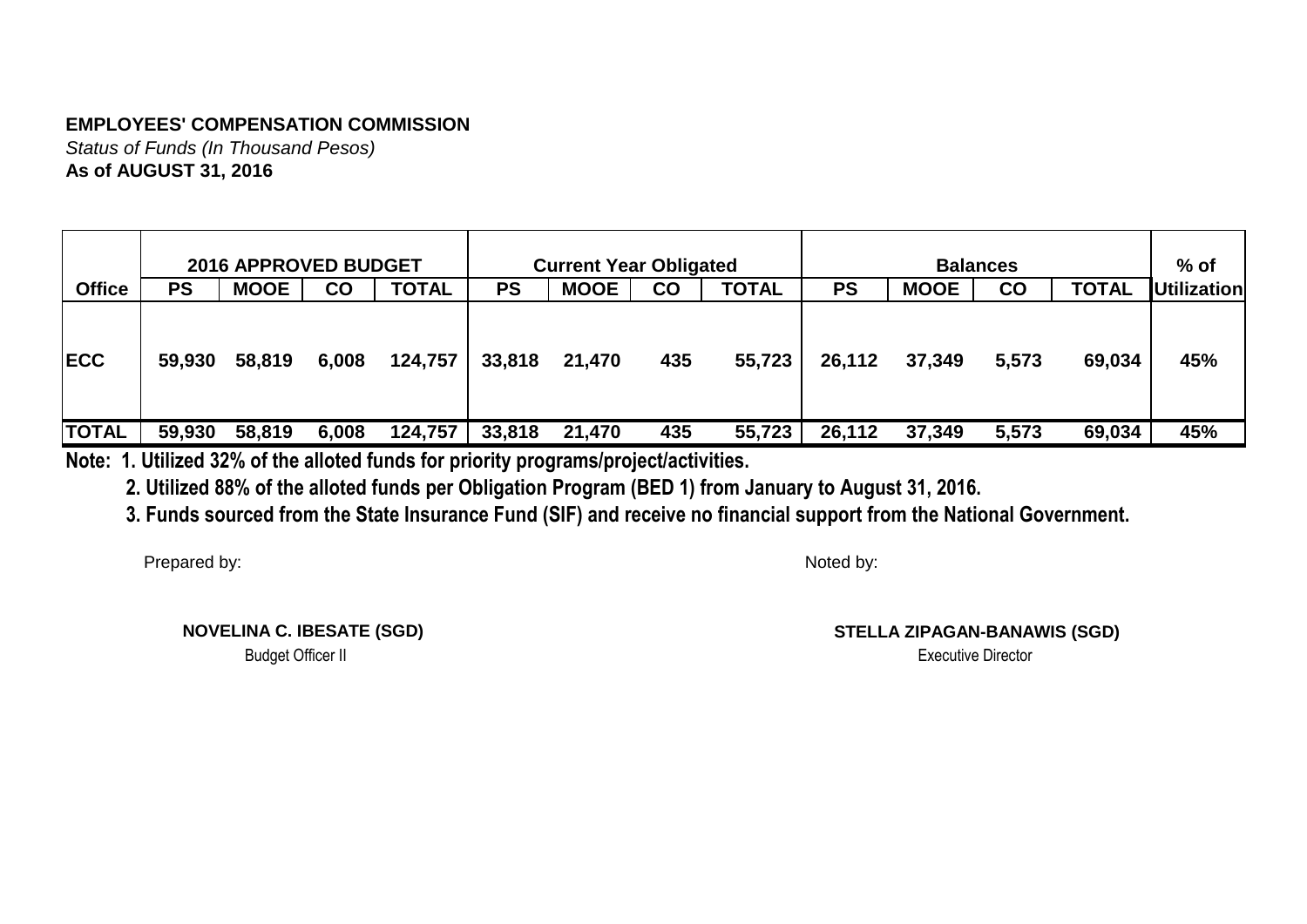*Status of Funds (In Thousand Pesos)* **As of SEPTEMBER 30, 2016**

|               |           | <b>2016 APPROVED BUDGET</b> |       |              |           | <b>Current Year Obligated</b> |           |              |           |             | <b>Balances</b> |                    | $%$ of |
|---------------|-----------|-----------------------------|-------|--------------|-----------|-------------------------------|-----------|--------------|-----------|-------------|-----------------|--------------------|--------|
| <b>Office</b> | <b>PS</b> | <b>MOOE</b>                 | CO    | <b>TOTAL</b> | <b>PS</b> | <b>MOOE</b>                   | <b>CO</b> | <b>TOTAL</b> | <b>PS</b> | <b>MOOE</b> | <b>CO</b>       | <b>Utilization</b> |        |
| <b>IECC</b>   | 59,930    | 58,819                      | 6,008 | 124,757      | 36,908    | 24,137                        | 560       | 61,605       | 23,022    | 34,682      | 5,448           | 63,152             | 49%    |
| <b>TOTAL</b>  | 59,930    | 58,819                      | 6,008 | 124,757      | 36,908    | 24,137                        | 560       | 61,605       | 23,022    | 34,682      | 5,448           | 63,152             | 49%    |

**Note: 1. Utilized 35% of the alloted funds for priority programs/project/activities.**

 **2. Utilized 86% of the alloted funds per Obligation Program (BED 1) from January to September 30, 2016.**

 **3. Funds sourced from the State Insurance Fund (SIF) and receive no financial support from the National Government.**

Prepared by:

Noted by:

**NOVELINA C. IBESATE (SGD)**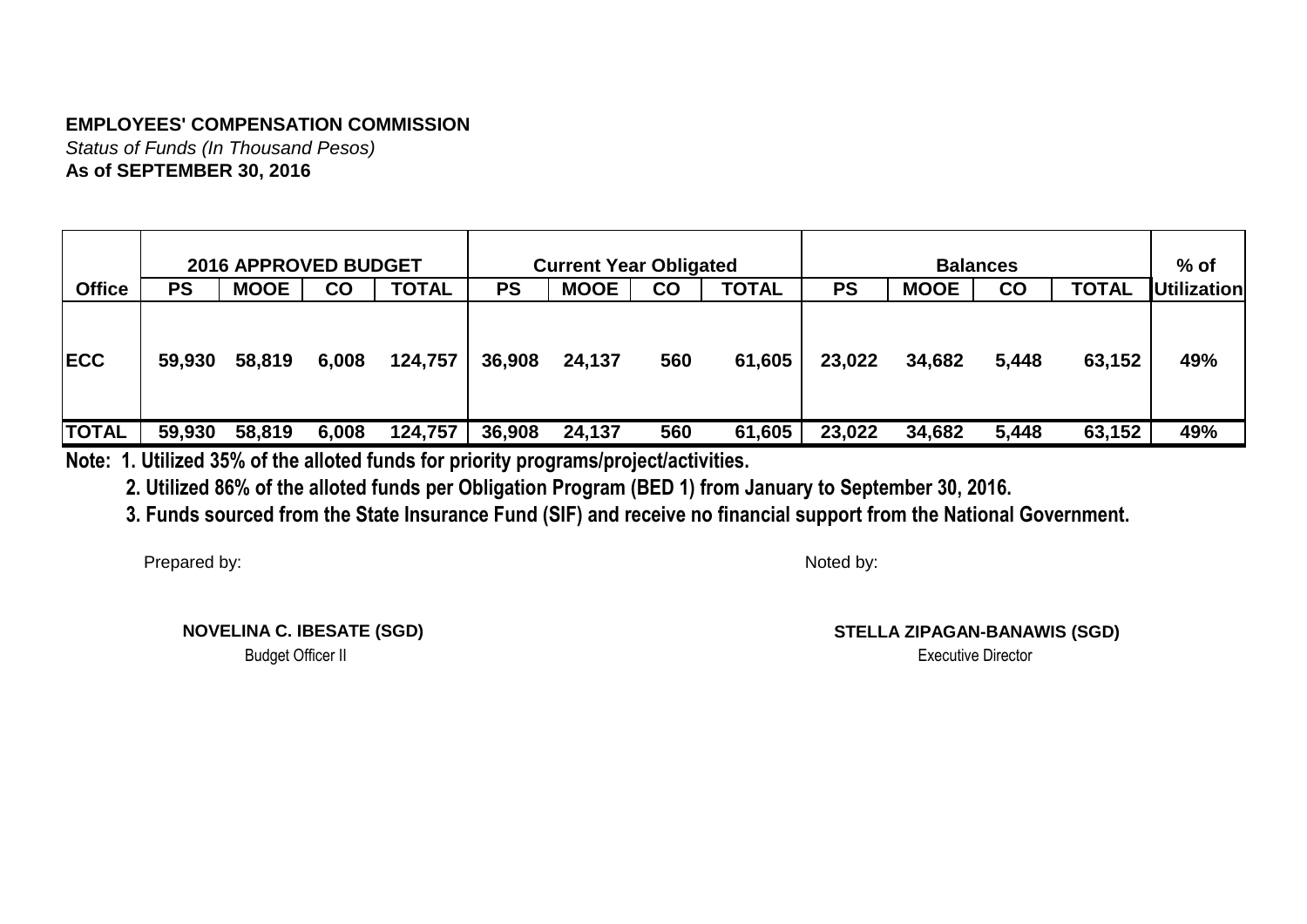*Status of Funds (In Thousand Pesos)* **As of OCTOBER 31, 2016**

|               |           | <b>2016 APPROVED BUDGET</b> |       |              |           | <b>Current Year Obligated</b> |           |              |           |             | <b>Balances</b>                                 |        | $%$ of |  |
|---------------|-----------|-----------------------------|-------|--------------|-----------|-------------------------------|-----------|--------------|-----------|-------------|-------------------------------------------------|--------|--------|--|
| <b>Office</b> | <b>PS</b> | <b>MOOE</b>                 | CO    | <b>TOTAL</b> | <b>PS</b> | <b>MOOE</b>                   | <b>CO</b> | <b>TOTAL</b> | <b>PS</b> | <b>MOOE</b> | <b>TOTAL</b><br><b>Utilization</b><br><b>CO</b> |        |        |  |
| <b>IECC</b>   | 59,930    | 58,819                      | 6,008 | 124,757      | 40,014    | 26,910                        | 435       | 67,359       | 19,916    | 31,909      | 5,573                                           | 57,398 | 54%    |  |
| <b>TOTAL</b>  | 59,930    | 58,819                      | 6,008 | 124,757      | 40,014    | 26,910                        | 435       | 67,359       | 19,916    | 31,909      | 5,573                                           | 57,398 | 54%    |  |

**Note: 1. Utilized 39% of the alloted funds for priority programs/project/activities.**

 **2. Utilized 80% of the alloted funds per Obligation Program (BED 1) from January to October 31, 2016.**

 **3. Funds sourced from the State Insurance Fund (SIF) and receive no financial support from the National Government.**

Prepared by:

Noted by:

**NOVELINA C. IBESATE (SGD)**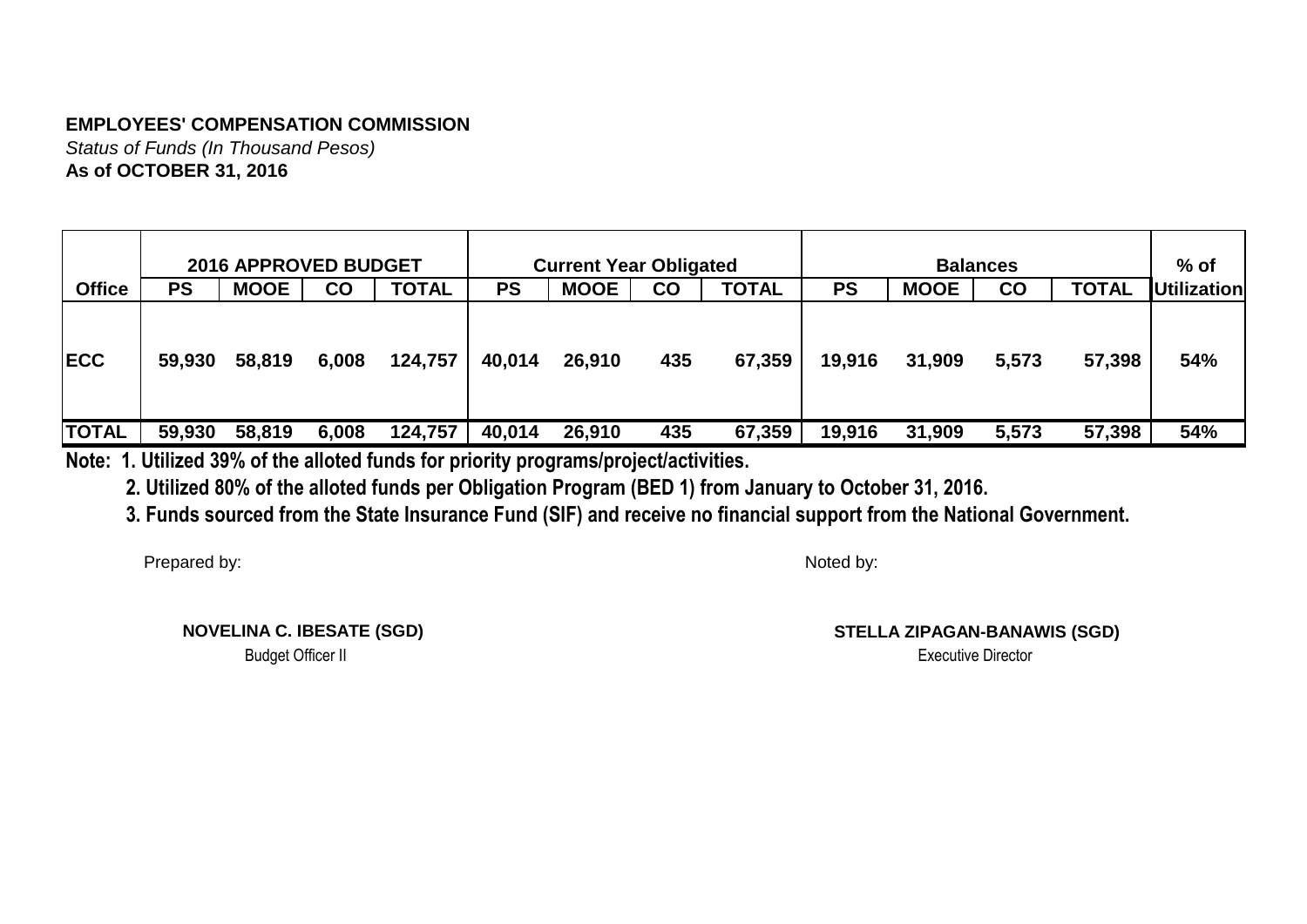*Status of Funds (In Thousand Pesos)* **As of NOVEMBER 30, 2016**

|               |           | <b>2016 APPROVED BUDGET</b> |       |              |           | <b>Current Year Obligated</b> |     |              |           |             | <b>Balances</b> |              | $%$ of             |
|---------------|-----------|-----------------------------|-------|--------------|-----------|-------------------------------|-----|--------------|-----------|-------------|-----------------|--------------|--------------------|
| <b>Office</b> | <b>PS</b> | <b>MOOE</b>                 | CO    | <b>TOTAL</b> | <b>PS</b> | <b>MOOE</b>                   | CO  | <b>TOTAL</b> | <b>PS</b> | <b>MOOE</b> | CO              | <b>TOTAL</b> | <b>Utilization</b> |
| <b>IECC</b>   | 59,930    | 58,819                      | 6,008 | 124,757      | 46,276    | 32,630                        | 462 | 79,368       | 13,654    | 26,189      | 5,546           | 45,389       | 64%                |
| <b>TOTAL</b>  | 59,930    | 58,819                      | 6,008 | 124,757      | 46,276    | 32,630                        | 462 | 79,368       | 13,654    | 26,189      | 5,546           | 45,389       | 64%                |

**Note: 1. Utilized 42% of the alloted funds for priority programs/project/activities.**

 **2. Utilized 80% of the alloted funds per Obligation Program (BED 1) from January to November 30, 2016.**

 **3. Funds sourced from the State Insurance Fund (SIF) and receive no financial support from the National Government.**

Prepared by:

Noted by:

**NOVELINA C. IBESATE (SGD)**

**STELLA ZIPAGAN-BANAWIS (SGD)**

Budget Officer II Executive Director